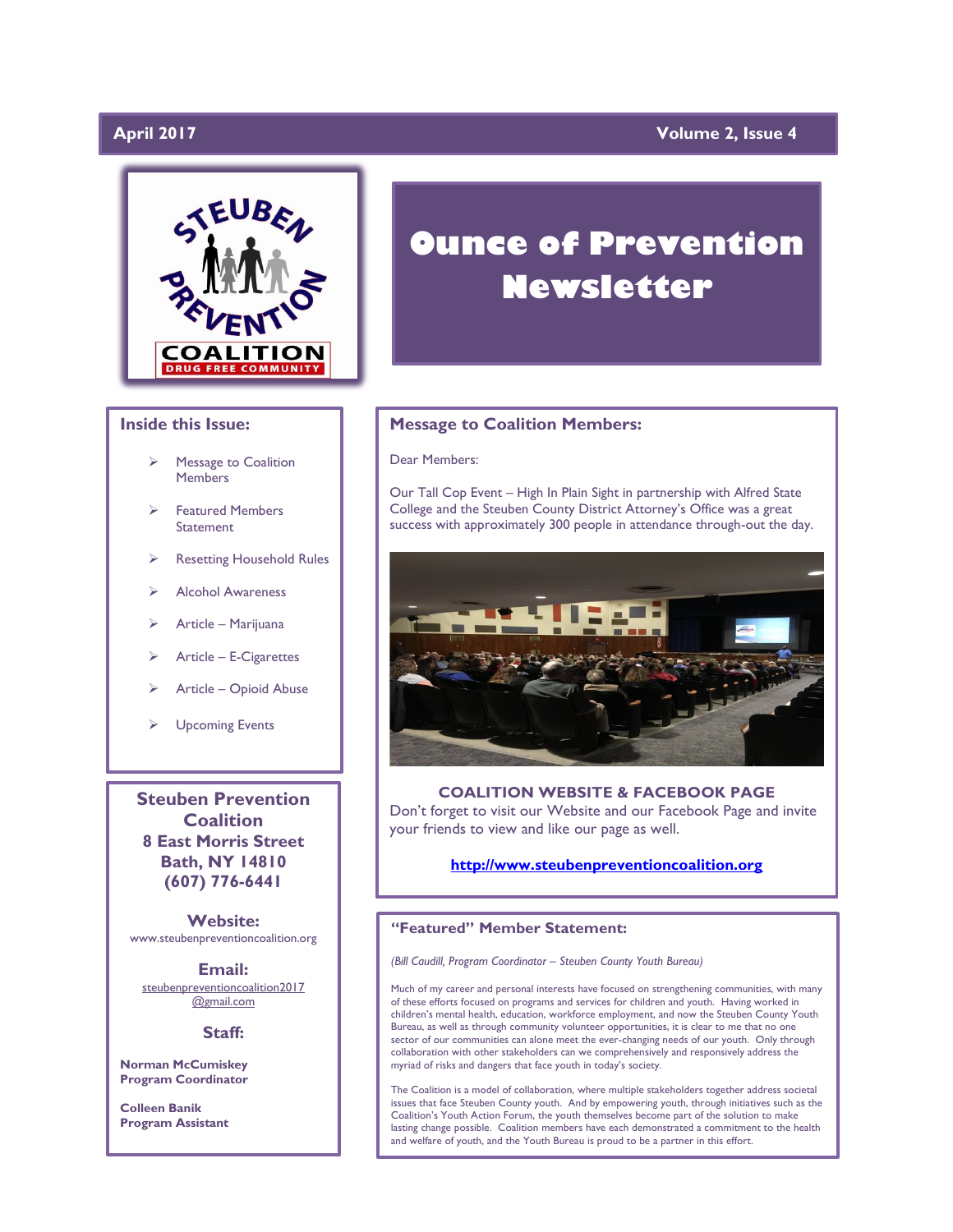# **April 2017 Page 2 Volume 2, Issue 4**

## **Article: Resetting Household Rules Important for Teens With Substance Use Disorders**

*Partnership for Drug-Free Kids January 5, 2017*

Setting new household rules for teens in treatment for a substance use disorder can be challenging for parents. But it is important because research shows that teens do take their parents' attitudes, opinions and beliefs into account when they make choices about substance use, says [Christopher Hammond,](http://www.hopkinsmedicine.org/profiles/results/directory/profile/10000795/christopher-hammond) M.D., Medical Director of the Johns Hopkins Co-Occurring Disorders in Adolescents (CODA) Clinic at Johns Hopkins Hospital in Baltimore, MD.

By the time families begin treatment for a teen's substance use disorder, parents are often emotionally drained and burnt out, says Dr. Hammond, who is also assistant professor of psychiatry at Johns Hopkins. "We tell parents that one of the major ways they can provide positive support for their teen's recovery is by taking a close look at how they set and enforce rules in their house and consider resetting their household rules to promote abstinence," he says. Not only will consistently setting and enforcing rules help their teen, but it can help the family as a whole and take some tension out of the household. Dr. Hammond spoke about working with parents and families to improve outcomes for teens with substance use disorder at the recent [American Association of Addiction](http://www.aaap.org/)  [Psychiatry](http://www.aaap.org/) meeting.

It is very important for parents to firmly establish a rule prohibiting drug or alcohol use, even if they previously allowed their teen to drink or use drugs in the house alone or with friends. Dr. Hammond notes, "Being the 'cool parent' who lets teens drink at their house is not only illegal but also associated with poorer outcomes for teens in treatment for substance use disorders." Allowing drug and alcohol use at home is associated with poorer outcome for teens who are in treatment. Along with explaining the rules, parents need to tell their teen the rules are meant to keep them safe and healthy. "We tell parents to explain the impact of drug and alcohol use on teen brain development there is no good reason for teens to be using drugs or alcohol." He also urges parents to assign teens chores to give them a sense of responsibility.

They also need to make clear consequences for breaking rules. Inconsistent limit setting teaches teens to not respect their parent's authority. It also teaches them not to trust that parents will follow through with consequences.

[http://drugfree.org/learn/drug-and-alcohol](http://drugfree.org/learn/drug-and-alcohol-news/resetting-household-rules-important-teens-substance-use-disorders/)[news/resetting-household-rules-important](http://drugfree.org/learn/drug-and-alcohol-news/resetting-household-rules-important-teens-substance-use-disorders/)[teens-substance-use-disorders/](http://drugfree.org/learn/drug-and-alcohol-news/resetting-household-rules-important-teens-substance-use-disorders/)



**Alcohol Awareness Month is an opportunity to raise awareness of alcohol abuse and to encourage people to make healthy and safe choices.**



## **Article: Stricter Drinking Laws Lead to Fewer Alcohol-Related Car Deaths Among Young People**

### *Partnership for Drug-Free Kids March 2, 2017*

States with stricter laws designed to discourage drinking have fewer motor vehicle deaths among children and teens according to a new study.

States with the toughest drinking policies had a 9 percent decrease in child and teen crash deaths, HealthDay reports. Of the almost 85,000 children and teens killed in car crashes in the United States between 2000 and 2013, 28 percent involved drivers who were legally drunk, researchers report in Pediatrics.

"Most policies we included in our study were designed to reduce drinking, as opposed to reduce driving among those who were already impaired," said study lead author Dr. Tim Naimi of Boston University's School of Medicine. "And most of the policies were geared towards the general population, as opposed to being geared specifically towards youth." He said laws that increase the price of alcohol and limit sales are an important way to keep people from drinking too much.

[https://drugfree.org/learn/drug-and-alcohol-news/stricter-drinking-laws-lead-fewer-alcohol](https://drugfree.org/learn/drug-and-alcohol-news/stricter-drinking-laws-lead-fewer-alcohol-related-car-deaths-among-young-people/)[related-car-deaths-among-young-people/](https://drugfree.org/learn/drug-and-alcohol-news/stricter-drinking-laws-lead-fewer-alcohol-related-car-deaths-among-young-people/)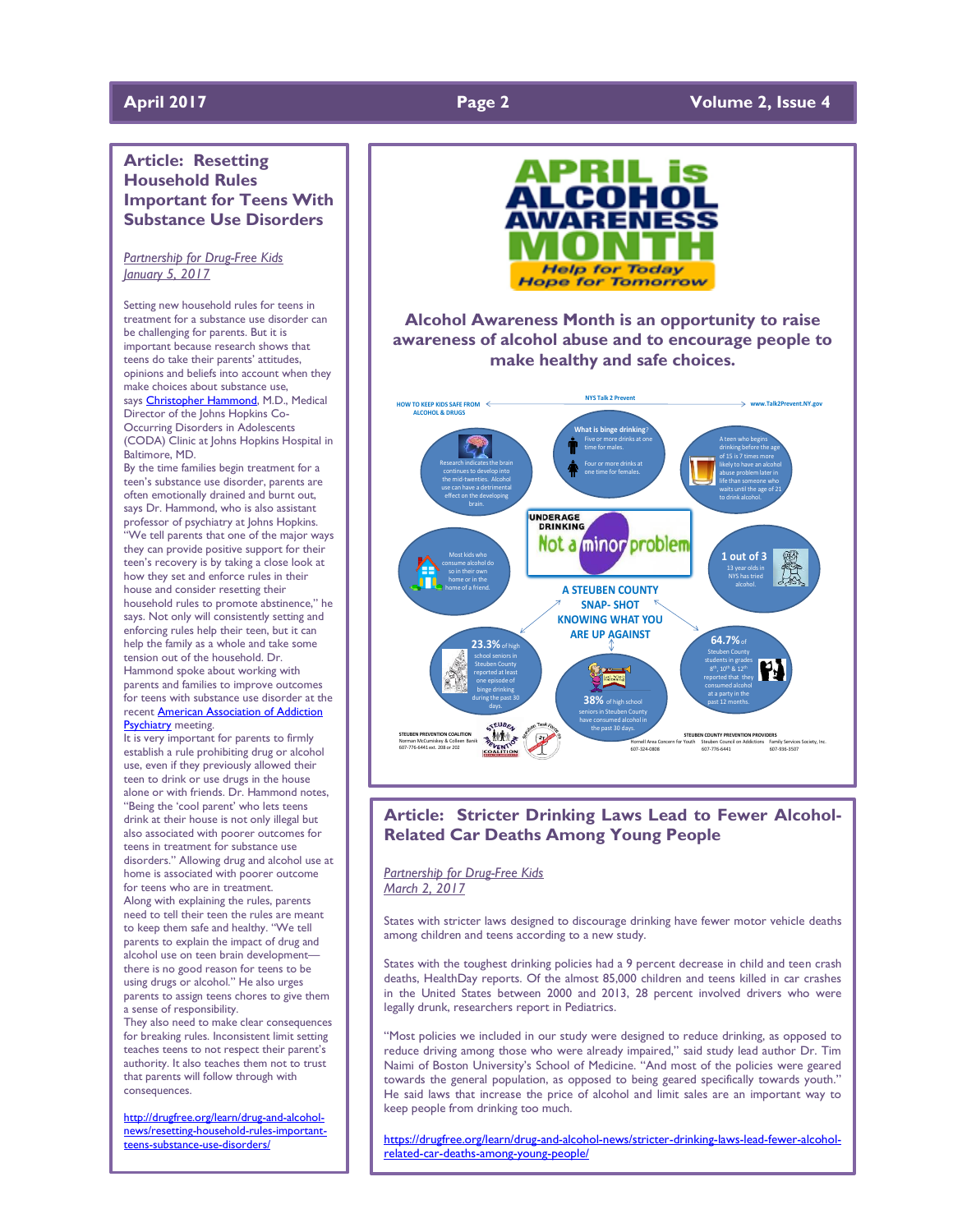**Article: Using Synthetic Marijuana Puts Teens at Risk of Injury or Violent Behavior**

*Partnership for Drug-Free Kids March 16, 2017*

Teens who use synthetic marijuana are more likely to be injured or engage in violent behaviors than their peers who only use marijuana, a new study concludes.

Using synthetic marijuana, also known as K2 or Spice, also increases teens' risk of being victims of sexual or physical dating violence, according to HealthDay. Teens who have tried synthetic marijuana are more likely to be threatened or injured with a weapon on school property, researchers from the Centers for Disease Control and Prevention report in Pediatrics. Synthetic marijuana is a mixture of herbs, spices or shredded plant material that is typically sprayed with synthetic compounds known as cannabinoids that are chemically similar to THC, the psychoactive ingredient in marijuana. Although these products are often marketed as "safe" alternatives to marijuana, they may affect the brain much more powerfully than marijuana. Their effects can be unpredictable and severe.



### **April 2017 Page 3 Volume 2, Issue 4**

# **Article: New Method for E-Cigarette Use Called "Dripping" Becoming Popular Among Teens**

*Partnership for Drug-Free Kids February 9, 2017*

A new method for using e-cigarettes called "dripping" is becoming popular among teens. A report published in Pediatrics finds one-quarter of U.S. teens who use ecigarettes have experimented with dripping.

This method creates denser clouds of vapor, HealthDay reports. The health effects of dripping are unknown, according to the report's authors from Yale University School of Medicine.

Regular e-cigarettes produces inhalable vapor by slowly drawing liquid into a heating coil through an automatic wick. Dripping involves placing drops of e-liquid directly onto the heating coil, and inhaling the cloud of vapor that is produced.

Among teens who tried dripping, 64 percent said they liked the thicker clouds of vapor it produced. Almost 40 percent said they thought it produced a better flavor, while 22 percent were simply curious to try it.



# **Article: Marijuana DOES Cause Schizophrenia and Triggers Heart Attacks, Experts Say in Landmark Study**

Marijuana does raise the risk of getting schizophrenia and triggers heart attacks, according to the most significant study on the drug's effects to date.

A federal advisory panel admitted cannabis can almost certainly ease chronic pain, and might help some people sleep.

But it dismisses most of the drug's other supposedly 'medical benefits' as unproven. Crucially, the researchers concluded there is not enough research to say whether marijuana effectively treats epilepsy - one of the most widely-recognized reasons for cannabis prescriptions.

[http://www.dailymail.co.uk/health/article-4114634/Marijuana-DOES-cause](http://www.dailymail.co.uk/health/article-4114634/Marijuana-DOES-cause-schizophrenia-triggers-heart-attacks-experts-say-landmark-study-slams-drug-s-medical-benefits-unproven.html)[schizophrenia-triggers-heart-attacks-experts-say-landmark-study-slams-drug-s](http://www.dailymail.co.uk/health/article-4114634/Marijuana-DOES-cause-schizophrenia-triggers-heart-attacks-experts-say-landmark-study-slams-drug-s-medical-benefits-unproven.html)[medical-benefits-unproven.html](http://www.dailymail.co.uk/health/article-4114634/Marijuana-DOES-cause-schizophrenia-triggers-heart-attacks-experts-say-landmark-study-slams-drug-s-medical-benefits-unproven.html)